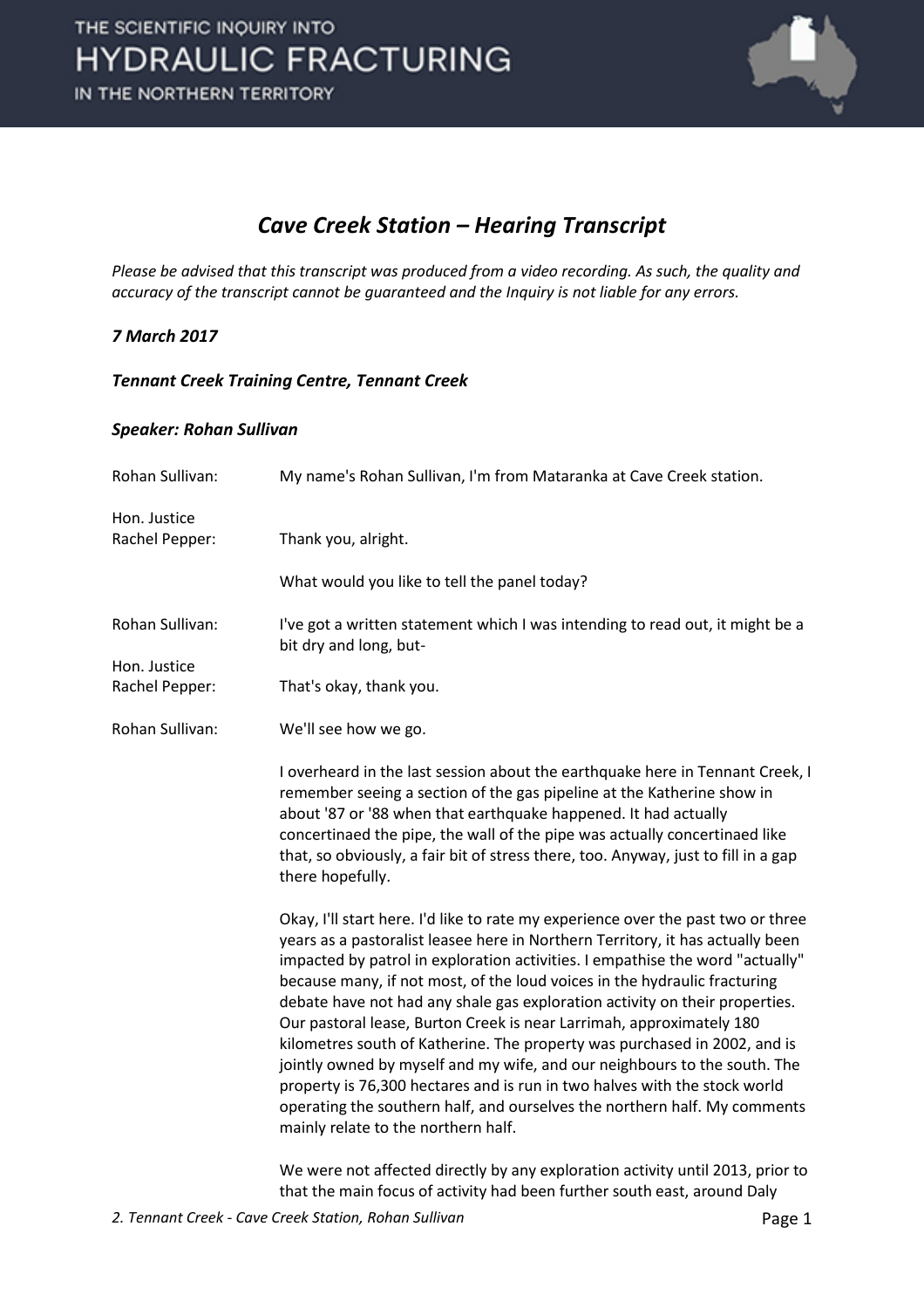IN THE NORTHERN TERRITORY



Waters. Any of you I may have formed about the impacts of exploration activities was only from second or third hand information. This mainly revolved around interference with day to day station activities such as mustering, watering cattle, damage to infrastructures such as roads and fences, spread of weeds along new seismic lines or roads, and the potential for fires. On the other hand, it seemed there may have been opportunities to provide services or carry out work for their exploration companies.

Exploration company, Pangaea, was granted exploration permits over the Sturt Plateau district, including Burton Creek, in January 2013, and started making contact with property owners to formalise access arrangements for an exploration program. Resistance developed fairly quickly as individual pastoralists objected to the lack of input into the proposed access arrangements, and a perception of being rushed. Landholders also wanted the opportunity to be involved in carrying out some of the preparatory work, rather than bringing in interstate contractors. Initially, it was not clear who we were actually supposed to be dealing with, there was a seismic contractor, and the initial contact with landholders was made by contracted staff who did not have any authority to negotiate different arrangements. Some of their local group had been through the experience of the Alice to Darwin rail construction and did not want a repeat of the divide and rule tactics and lack of communication or accountability.

And I might say that I'm part of a group of producers there on the Sturt Plateau, who all own similar size properties, and have been there probably for the last 25 to 30 years, it's only a recently developed region of the Northern Territory, so a lot of us have a similar stage of development. These problems were only resolved when the pastoralists as a group, nominated a spokesman to negotiate directly with the company to address the issues of concern. Ultimately, an agreement was reached with Pangaea, legal advice was provided by a lawyer of the groups' choice but paid for by Pangaea. The agreement reached between Pangaea and the group has formed basis for a strong, functional working relationship with new written agreements required for each year's activities. The extent of the exploration activity has reduced over the three-year period, from initially over 20 properties down to approximately 9 now. This will probably reduce further if the program resumes.

My assessment of the relationship now is that the majority of pastoralists in the district are either neutral or supportive of the exploration program. Some people hold the view that the potential value of the resource is such that the development of an oil or gas field will ultimately go ahead, should the exploration programme prove successful. However, there are people in the group that still have concerns, particularly about potential impacts on water. In general, our group sees the activities associated with the exploration and potential development as a means of fast tracking public infrastructure development in the district, and generating economic activity in the region. Pastoralists do not have rights over minerals or petroleum, but do see potential benefits from the building of infrastructure including access roads and water supplies on properties which can revert to the pastoral leasee on completion of the exploration or development program. This may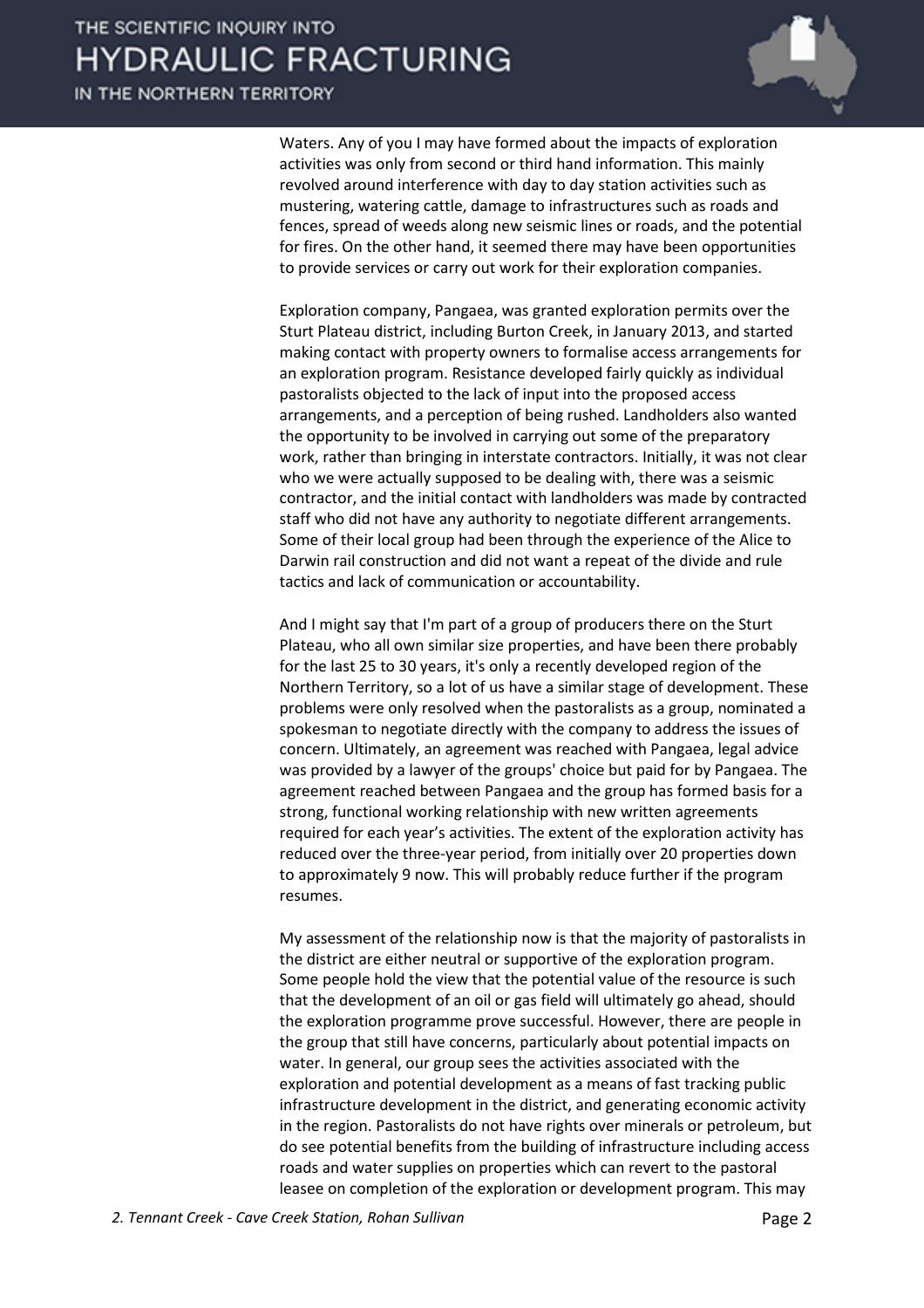

help to compensate for the inevitable disruption to normal pastoral activities.

The Western Creek road runs west from Larrimah and services six to seven properties directly, as well as linking to other regional roads. This road was badly impacted by heavy truck traffic during the construction of the Alice to Darwin rail line and was not repaired afterwards. Local people have been putting up with substandard access for years, and lobbing the NT government to provide adequate maintenance and upgrading. However, this has been extremely slow and dependent on small allocations of funding which never seem to go very far.

When Pangaea indicated their intention to upgrade and seal the Western Creek road as part of their development program there was strong support. Work was due to commence in 2016. There was understandable anger when the NT labour party announced their intention to proceed with a moratorium on hydraulic fracturing, should they form government after the next election. The impact of this has now become apparent, with Pangaea suspending their 2016 program worth 100 million dollars, including commencement of the Western Creek road upgrade. It is likely that upgrade of communications infrastructure, i.e. mobile coverage would also become available as part of Pangaea's activities, currently Larrimah has no mobile coverage at all.

Water has always been a critical issue on the Sturt Plateau, there are no permanent streams and very few natural waterholes. Underground water is present but not easy to find, and there have been many unsuccessful bores drilled. Pastoralists are understandable protective of their underground water supplies and any activity which potentially threatens these is regarded with suspicion. However, during the course of the drilling program on the Sturt Plateau, most of the locals have become familiar with the techniques used to isolate the water-bearing strata from the drill hole to prevent leakage and contamination. Pangaea and the drilling contractors have been quite open in allowing local landholders to visit and tour drilled sites. The main concern is about the amounts of water potentially used for hydraulic fracturing, and the effect of this on stock water supplies. Pangaea has installed monitoring equipment in boreholes, however their water usage to date has been mainly for domestic purposes.

During the course of the seismic and drilling program, Pangaea identified and mapped a deeper aquifer which was previously only pooling know, water quality in this aquifer is reportedly lower than that needed for stock and domestic usage but suitable for use in hydraulic fracturing. It is now possible that no water will be required from the aquifers we draw our stock water from. In fact, there may be opportunities to source treated water for on property use. Pangaea also have had extensive light air coverage of the area done to assist with the design of the Western Creek road, an added benefit of this coverage is that Pangaea now can produce a map of ground elevation over extensive areas of the Sturt Plateau including Burton Creek. This will enable the most efficient placement of dams and excavated tanks to capture run off water for use in either their drilling and fracking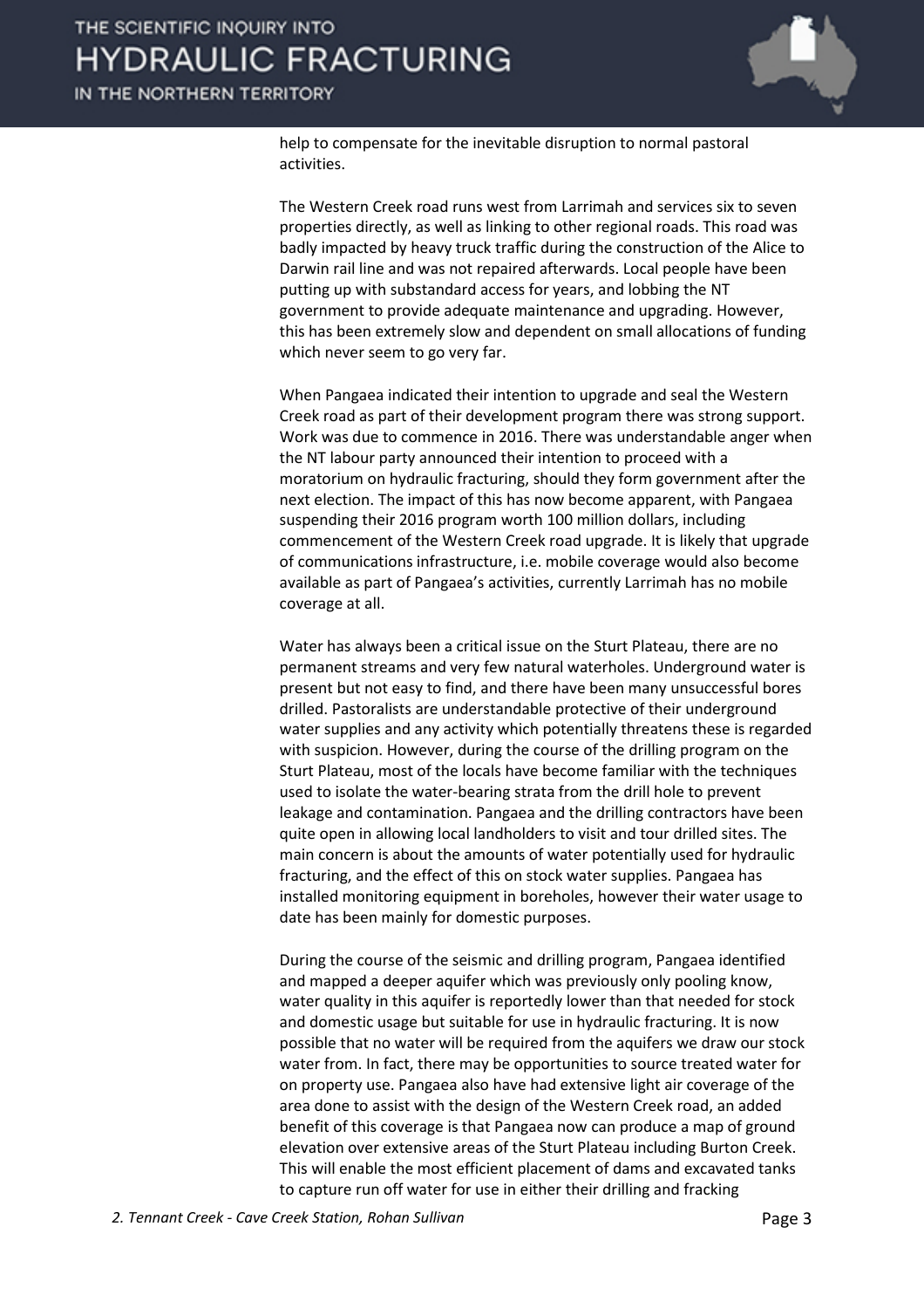

operations, or for pastoralists to use for development of dams for stock water.

Other issues: From my point of view, the main problems in having the exploration activity on my property are associated with planning. The placement of planned seismic lines can change depending on drilling results and vice versa. Having a major seismic programme means lots of new gateways need to be installed and fence lines, which is really just another job to do, even though we are compensated for the time and expense. At present our half of Burton Creek is in relatively undeveloped state and requires more fencing and water points. It would be far better from my point of view, for Pangaea to get in and conduct their exploration and development activities before we construct much more of our own infrastructure. Even with the best will in the world, there would be misunderstandings and communication problems, and rather than deal with the inevitable disruption and drama it would be far better to get it over and done with.

I can understand the concerns of people who have more highly developed properties. The more infrastructure on a property, the bigger the task of managing the impact of exploration activities, particularly seismic. To date, we have had over 100 kilometres of seismic lines, one exploration well, and three kilometres of gravel road put in on Burton Creek north. The only issue to arise was when Pangaea's contractors watered the Western Creek road to stop dust, and was stopped by the department of infrastructure because they didn't have a permit to work in the road corridor.

There was much made about the impact of multiple well pads and other gas infrastructure on pastoral land, my understanding is that horizontal drilling techniques now allow multiple holes to be drilled from one drill pad. These holes can radiate out in all directions from the vertical, for up to or exceeding 1.5 kilometres. So potentially, a 200 by 200 metre four-hectare drill pad could extract gas from under an area of eight square kilometres, which is 800 hectares. Extrapolated to the rest of Burton Creek north which is 360 square kilometres, the whole property could be developed for production with 45 wells covering an area of 180 hectares in total, or point half a percent of the property area.

Other infrastructure would include pipelines to connect the wells to a central point and a compression station. But even if this doubled the area, it would still only be one percent of the property, and cattle can still graze where pipelines are laid underground. If the property was to host a conventional oil or gas field, then the number of wells would be vastly increased. For example, the Kern river oil field in California has 8,000 wells in an area of 10,000 acres, there's no way that any other land use could coexist with that. This may be an extreme example, but many of the images shown by anti fracking activists of closely developed gas or oil fields are actually conventional fields. Horizontal drilling and fracturing allows a much lower density of well pads, and the technology is developing continuously, so the footprint may be reduced even further.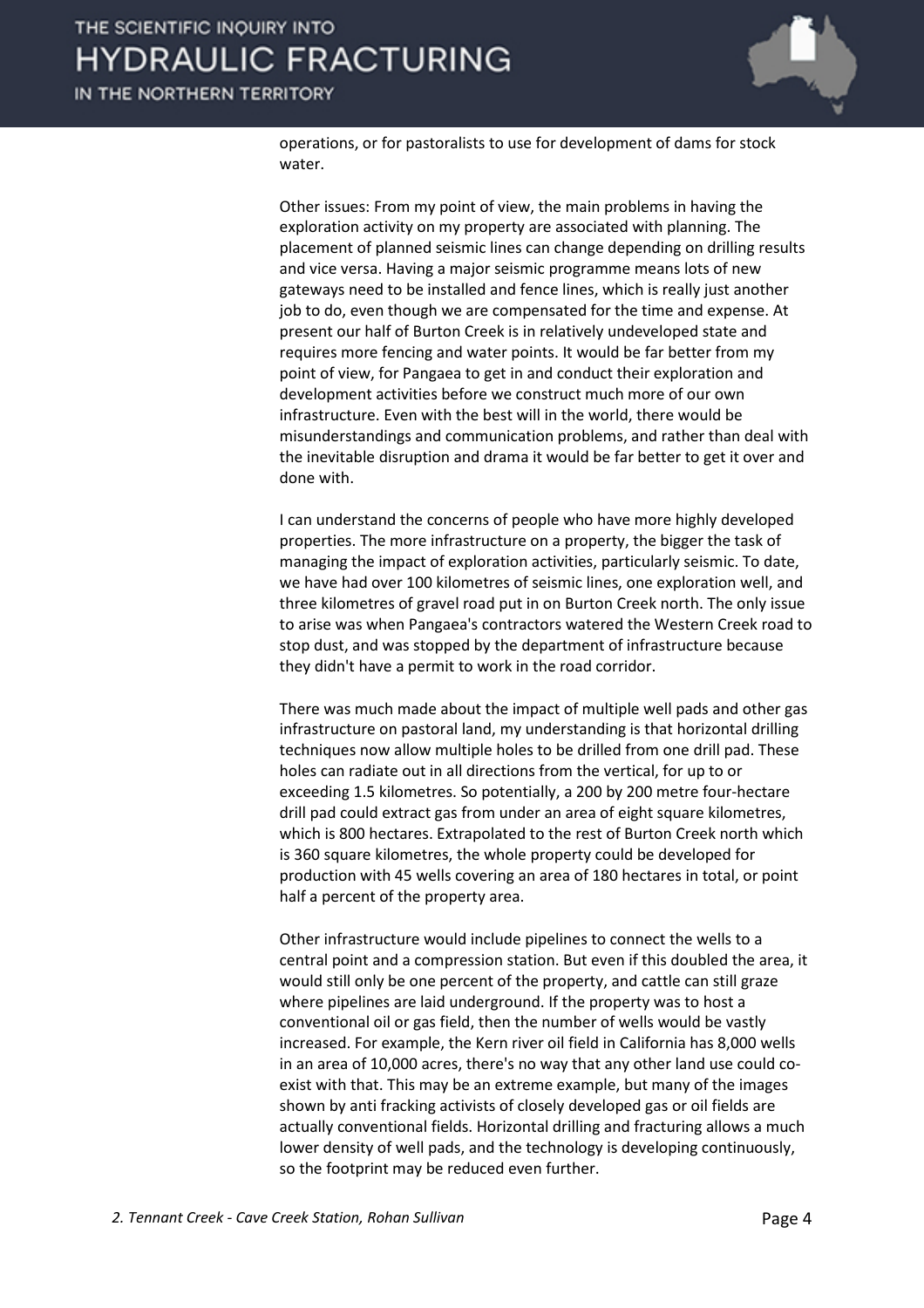### IN THE NORTHERN TERRITORY



|                                | From my point of view, if there is to be any sort of mining or petroleum<br>activity on Burton Creek, I would prefer an unconventional oil or gas field<br>over a conventional field or an open cut mine any day. Thank you.                                                                                                                                                                                                                                                                                                                                                                                                                                                                                                                                                                                                                                                                                                                                                                                       |
|--------------------------------|--------------------------------------------------------------------------------------------------------------------------------------------------------------------------------------------------------------------------------------------------------------------------------------------------------------------------------------------------------------------------------------------------------------------------------------------------------------------------------------------------------------------------------------------------------------------------------------------------------------------------------------------------------------------------------------------------------------------------------------------------------------------------------------------------------------------------------------------------------------------------------------------------------------------------------------------------------------------------------------------------------------------|
| Hon. Justice<br>Rachel Pepper: | Thank you, that was very useful. Would you be willing to make your written<br>statement available to the task force?                                                                                                                                                                                                                                                                                                                                                                                                                                                                                                                                                                                                                                                                                                                                                                                                                                                                                               |
| Rohan Sullivan:                | Yes, certainly, I've got an electronic copy.                                                                                                                                                                                                                                                                                                                                                                                                                                                                                                                                                                                                                                                                                                                                                                                                                                                                                                                                                                       |
| Hon. Justice<br>Rachel Pepper: | Thank you, we need to send that through, someone from the task force can<br>give you the website, or rather the email address to send that through.<br>That's most useful, thank you.                                                                                                                                                                                                                                                                                                                                                                                                                                                                                                                                                                                                                                                                                                                                                                                                                              |
|                                | I might open up your presentation to the panel, we are still madly writing.                                                                                                                                                                                                                                                                                                                                                                                                                                                                                                                                                                                                                                                                                                                                                                                                                                                                                                                                        |
| Dr. David Jones:               | With the information content, we are still trying to just capture-                                                                                                                                                                                                                                                                                                                                                                                                                                                                                                                                                                                                                                                                                                                                                                                                                                                                                                                                                 |
| Hon. Justice<br>Rachel Pepper: | [crosstalk 00:13:09] can you tell me; you've obviously had a bad experience<br>as a result of the Alice to Darwin railway?                                                                                                                                                                                                                                                                                                                                                                                                                                                                                                                                                                                                                                                                                                                                                                                                                                                                                         |
| Rohan Sullivan:                | Well, sorry [crosstalk 00:13:19]                                                                                                                                                                                                                                                                                                                                                                                                                                                                                                                                                                                                                                                                                                                                                                                                                                                                                                                                                                                   |
| Hon. Justice<br>Rachel Pepper: | yeah, just tell me a little bit about why that was so bad.                                                                                                                                                                                                                                                                                                                                                                                                                                                                                                                                                                                                                                                                                                                                                                                                                                                                                                                                                         |
| Rohan Sullivan:                | Well I didn't, because the railway didn't go through my property, but some<br>of the neighbours did and ah                                                                                                                                                                                                                                                                                                                                                                                                                                                                                                                                                                                                                                                                                                                                                                                                                                                                                                         |
| Hon. Justice                   |                                                                                                                                                                                                                                                                                                                                                                                                                                                                                                                                                                                                                                                                                                                                                                                                                                                                                                                                                                                                                    |
| Rachel Pepper:                 | What went wrong?                                                                                                                                                                                                                                                                                                                                                                                                                                                                                                                                                                                                                                                                                                                                                                                                                                                                                                                                                                                                   |
| Rohan Sullivan:                | Well, in some ways it's a bit like an exploration programme in that the more<br>developed your property was, the greater the impact, because you had a<br>railway easement going through, which was 200 metres corridor going<br>through. It could cut through the middle of paddocks, it could cut bores off<br>from the rest of the paddock, if you had a fairly undeveloped property then<br>it was quite good, because they'd do a bit of work for you and people got<br>dams dug and that sort of thing, but I know there was at least two or three<br>owners in that particular district that had quite a bad experience, and the<br>frustrating thing was that they could go and try and get a problem sorted<br>out and nobody would take responsibility for it. They'd go and see the<br>contractor and they'd say "No, that's not my job go and see Adrail." Who<br>was the head contractor, and of course they'd say "Go and talk to our liaison<br>staff." And they would just get duck shoved around. |
| Hon. Justice<br>Rachel Pepper: | Were there- again, I appreciate that this is anecdotal on your part, but there<br>were problems with the negotiation process?                                                                                                                                                                                                                                                                                                                                                                                                                                                                                                                                                                                                                                                                                                                                                                                                                                                                                      |
| Rohan Sullivan:                | I couldn't really speak much about the negotiation process because I wasn't<br>involved in it, but um                                                                                                                                                                                                                                                                                                                                                                                                                                                                                                                                                                                                                                                                                                                                                                                                                                                                                                              |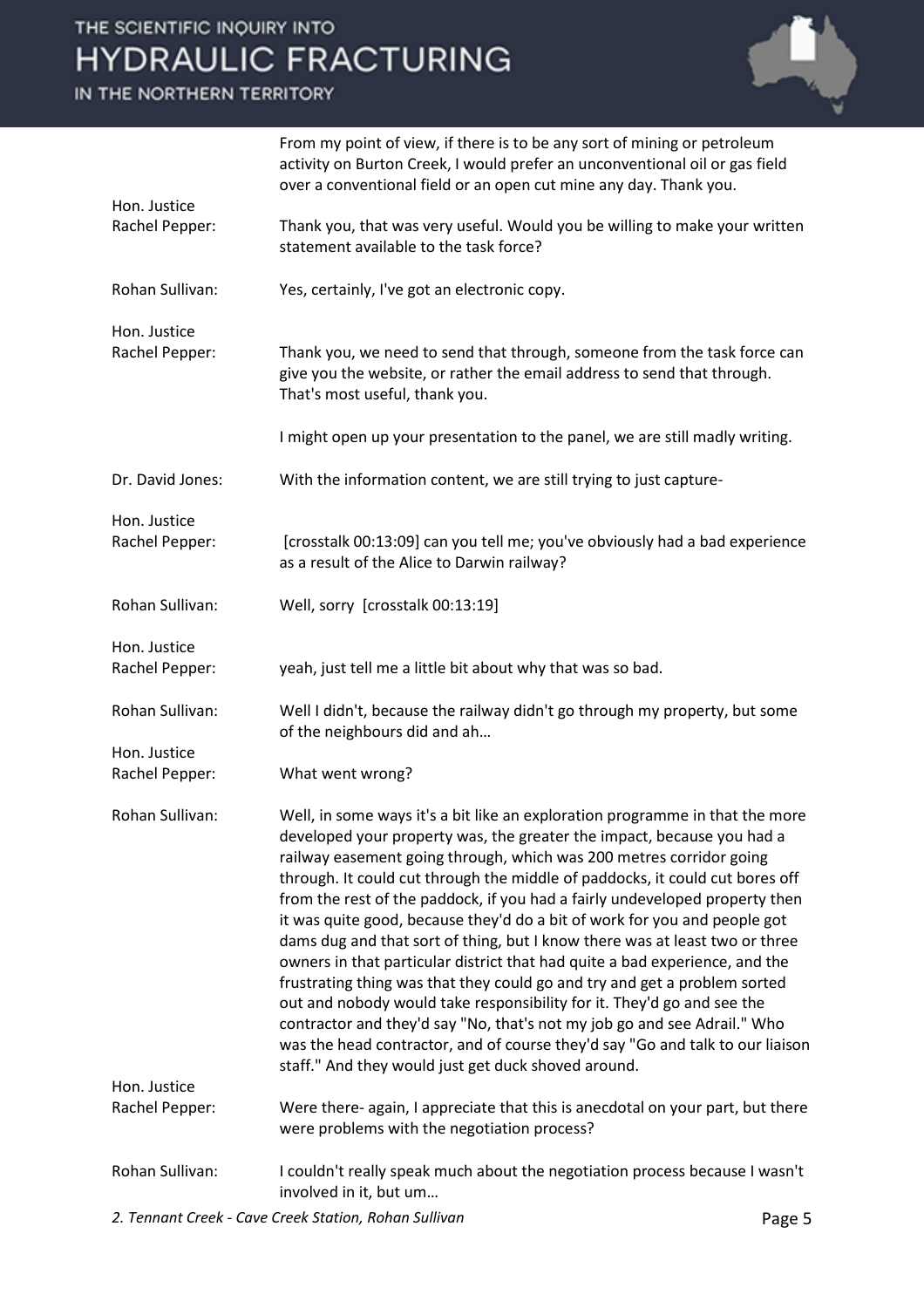IN THE NORTHERN TERRITORY

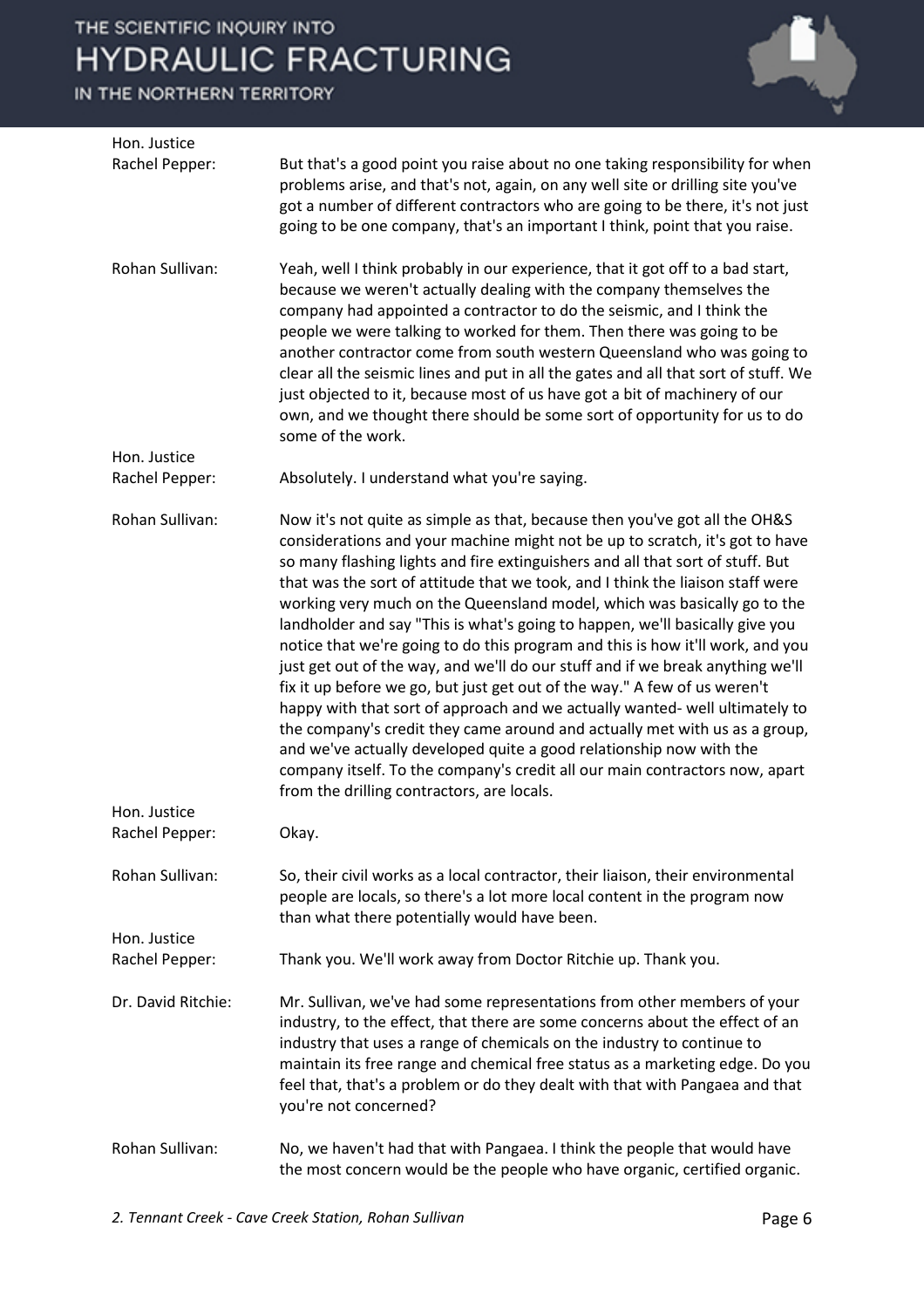IN THE NORTHERN TERRITORY



| Dr. David Ritchie:             | Okay.                                                                                                                                                                                                                                                                                                                                                                                                                                                                                                                                                                                                                                                                                                                                                                                  |
|--------------------------------|----------------------------------------------------------------------------------------------------------------------------------------------------------------------------------------------------------------------------------------------------------------------------------------------------------------------------------------------------------------------------------------------------------------------------------------------------------------------------------------------------------------------------------------------------------------------------------------------------------------------------------------------------------------------------------------------------------------------------------------------------------------------------------------|
| Rohan Sullivan:                | I'm not sure of the rules around organic certification, but there's a very<br>limited amount of chemicals of any sort that can be used on the property.<br>So, that has the potential to impact on that property's certification. One, I<br>guess you would like to think that the approach would be that the people<br>could work out and negotiate how that might work, whether part of the<br>property can be excised from that certification.                                                                                                                                                                                                                                                                                                                                      |
| Dr. David Ritchie:             | Does anybody on the Sturt plateau that you're aware of, using that kind of<br>hook as a marketing thing                                                                                                                                                                                                                                                                                                                                                                                                                                                                                                                                                                                                                                                                                |
| Rohan Sullivan:                | No.                                                                                                                                                                                                                                                                                                                                                                                                                                                                                                                                                                                                                                                                                                                                                                                    |
| Dr. David Ritchie:             | No, okay.                                                                                                                                                                                                                                                                                                                                                                                                                                                                                                                                                                                                                                                                                                                                                                              |
| Rohan Sullivan:                | No, because we feed so much supplement which is basically fertiliser and<br>salt and stuff, we use vaccines to stop botulism and other diseases. We use<br>pour on drenches for tics and worms, and that sort of thing. Organic is not<br>really an option for us.                                                                                                                                                                                                                                                                                                                                                                                                                                                                                                                     |
| Dr. David Ritchie:             | Thank you.                                                                                                                                                                                                                                                                                                                                                                                                                                                                                                                                                                                                                                                                                                                                                                             |
| Hon. Justice<br>Rachel Pepper: | Yes, I think, Doctor Jones, was it?                                                                                                                                                                                                                                                                                                                                                                                                                                                                                                                                                                                                                                                                                                                                                    |
| Dr. David Jones:               | I was interested to hear that you said that Pangaea had found a deeper<br>ground water resource which was presumably not suitable for stock or<br>human potability but it was suitable for fracking, and one of the things that<br>we'll be most looking at as part of this inquiry is the nature of the ground<br>water in the region, and what the various types of water might be suitable<br>for and particular how connected they might be, because it could well be,<br>for example, that deeper saline water might be vertically connected to the<br>potable water above it, so if you suck it out from below you actually can<br>deplete what's above it. Those are the kinds of things that the causes and<br>effects that we've got to look at fairly closely in terms of ah |
| Rohan Sullivan:                | Yeah, absolutely. The other thing about it is that I think there will be a lot<br>more found out about deeper underground water as a result of companies<br>doing exploration, because it wasn't known before and it's unlikely to ever<br>happen if you're relying on government to do it, because government just<br>hasn't got the resources to go on speculatory drilling for water.                                                                                                                                                                                                                                                                                                                                                                                               |
| Dr. David Jones:               | We were actually given a presentation by the water resources department<br>who've got a brand new drilling rig as well, so maybe they've got a few more<br>resources they can deploy so that                                                                                                                                                                                                                                                                                                                                                                                                                                                                                                                                                                                           |
| Rohan Sullivan:                | Yeah.                                                                                                                                                                                                                                                                                                                                                                                                                                                                                                                                                                                                                                                                                                                                                                                  |
| Dr. David Jones:               | I guess that will be one of the things in our ultimate recommendations<br>would be what kind of activity may need to precede any kind of                                                                                                                                                                                                                                                                                                                                                                                                                                                                                                                                                                                                                                               |

2. Tennant Creek - Cave Creek Station, Rohan Sullivan **Page 7** Page 7